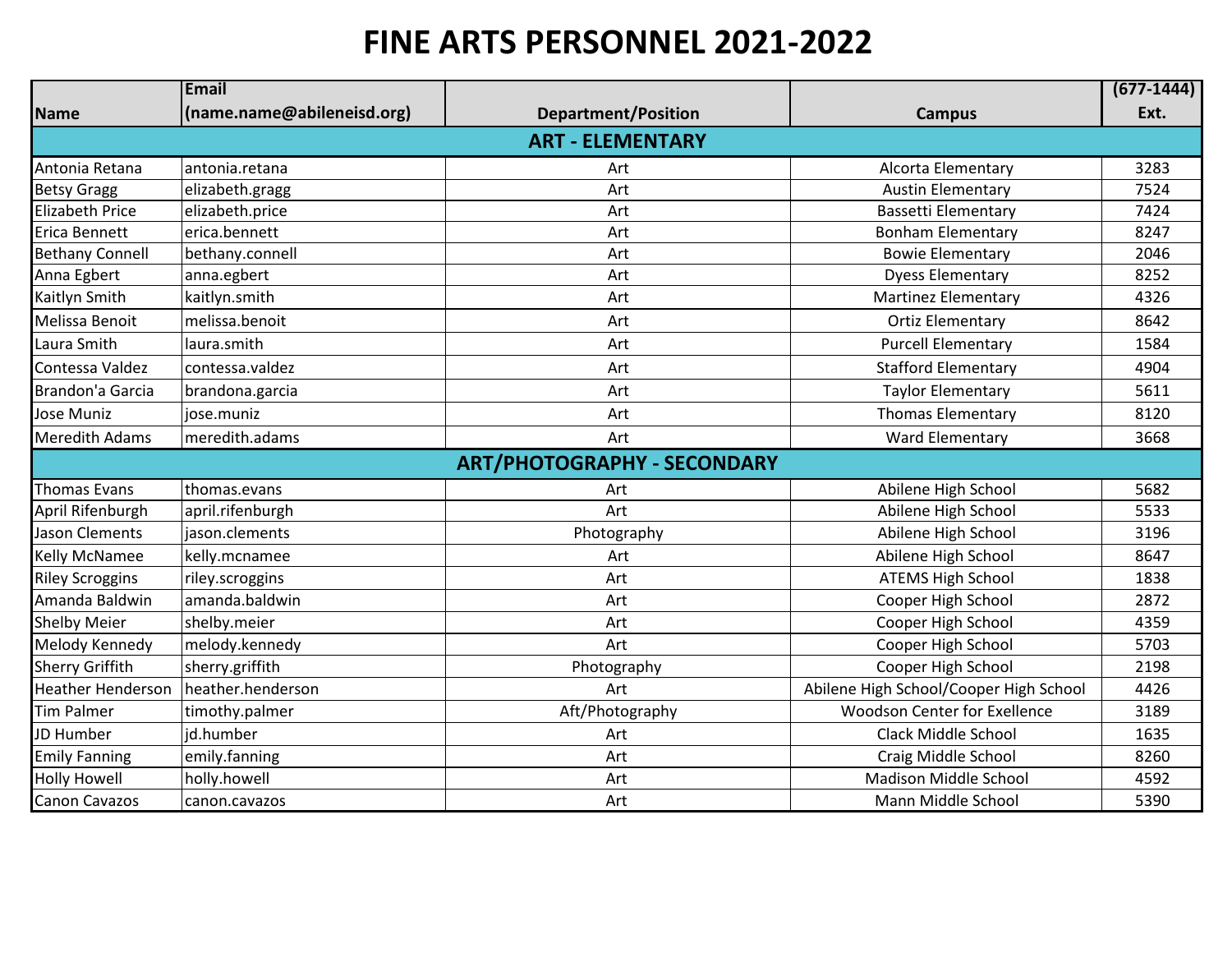## **FINE ARTS PERSONNEL 2021-2022**

|                       | Email                      |                                           |                              | $(677-1444)$ |  |  |  |
|-----------------------|----------------------------|-------------------------------------------|------------------------------|--------------|--|--|--|
| Name                  | (name.name@abileneisd.org) | <b>Department/Position</b>                | <b>Campus</b>                | Ext.         |  |  |  |
| <b>BAND</b>           |                            |                                           |                              |              |  |  |  |
| Jonathan Kraemer      | jonathan.kraemer           | <b>Head Band Director</b>                 | Abilene High School          | 1827         |  |  |  |
| Alanna Curley         | alanna.curley              | <b>Assistant Band Director</b>            | Abilene High School          | 5559         |  |  |  |
| Drew Young            | drew.young                 | <b>Assistant Band Director/Percussion</b> | Abilene High School          | 7675         |  |  |  |
| John Landin           | john.landin                | <b>Head Band Director</b>                 | Cooper High School           | 7120         |  |  |  |
| Jessica Fox           | jessica.fox                | <b>Assistant Band Director</b>            | Cooper High School           | 4354         |  |  |  |
| Patrick Stevenson     | patrick.stevenson          | <b>Assistant Band Director/Percussion</b> | Cooper High School           | 1830         |  |  |  |
| <b>Pearl Gonzales</b> | pearl.gonzalesowens        | <b>Band Director</b>                      | <b>Clack Middle School</b>   | 5751         |  |  |  |
| Lance Mosley          | lance.mosley               | <b>Assistant Band Director</b>            | Clack Middle School          | 3044         |  |  |  |
| Dale Pfrimmer         | dale.pfrimmer              | <b>Band Director</b>                      | Craig Middle School          | 3081         |  |  |  |
| James Loera           | humberto.loera             | <b>Assistant Band Director</b>            | Craig Middle School          | 3081         |  |  |  |
| Paula McGrew          | paula.mcgrew               | <b>Band Director</b>                      | <b>Madison Middle School</b> | 7217         |  |  |  |
| Jenny Reece           | jennifer.reece             | <b>Assistant Band Director</b>            | <b>Madison Middle School</b> | 7290         |  |  |  |
| Amber Moore           | amber.moore                | <b>Band Director</b>                      | Mann Middle School           | 1272         |  |  |  |
| Emma Hoover           | emma.hoover                | <b>Assistant Band Director</b>            | Mann Middle School           | 8438         |  |  |  |
|                       |                            | <b>CHOIR</b>                              |                              |              |  |  |  |
| <b>Wendy Weeks</b>    | wendy.weeks                | <b>Head Choir Director</b>                | Abilene High School          | 8956         |  |  |  |
| <b>Remel Derrick</b>  | remel.derrick              | <b>Assistant Choir Director</b>           | Abilene High School          | 1681         |  |  |  |
| Cara Naizer           | cara.naizer                | <b>Head Choir Director</b>                | Cooper High School           | 8025         |  |  |  |
| Josh Westman          | joshua.westman             | <b>Assistant Choir Director</b>           | Cooper High School           | 3700         |  |  |  |
| Shalesia Brown        | shalesia.brown             | Choir Director                            | Clack Middle School          | 5671         |  |  |  |
| Lyndsey Ransford      | lyndsey.ransford           | Choir Director                            | Craig Middle School          | 8115         |  |  |  |
| <b>Maddison Jones</b> | maddison.jones             | Choir Director                            | <b>Madison Middle School</b> | 8802         |  |  |  |
| Ginnylou Murphey      | ginnylou.murphey           | Choir Director                            | Mann Middle School           | 5909         |  |  |  |
|                       |                            | <b>DANCE/DRILL</b>                        |                              |              |  |  |  |
| <b>Allison Hester</b> | allison.hester             | Dance/Drill Team Director                 | Abilene High School          | 2871         |  |  |  |
| Kimberely McMillon    | kimberely.mcmillon         | Dance/Drill Team Director                 | Cooper High School           | 2640         |  |  |  |
|                       |                            | <b>ELEMENTARY MUSIC</b>                   |                              |              |  |  |  |
| Michele Wilson        | michele.wilson             | Music                                     | Alcorta Elementary           | 5917         |  |  |  |
| <b>Shelly Reed</b>    | shelly.reed                | Music                                     | <b>Austin Elementary</b>     | 1991         |  |  |  |
| Luke Fox              | luke.fox                   | Music                                     | <b>Bassetti Elementary</b>   | 4476         |  |  |  |
| <b>Justin Rangel</b>  | justin.rangel              | Music                                     | <b>Bonham Elementary</b>     | 3723         |  |  |  |
| Karissa Means         | karissa.means              | Music                                     | <b>Bowie Elementary</b>      | 8274         |  |  |  |
| <b>Adam Samuels</b>   | adam.samuels               | Music                                     | Center of Innovation/McMurry | 7312         |  |  |  |
| Alan Jones            | alan.jones                 | Music                                     | <b>Dyess Elementary</b>      | 2225         |  |  |  |